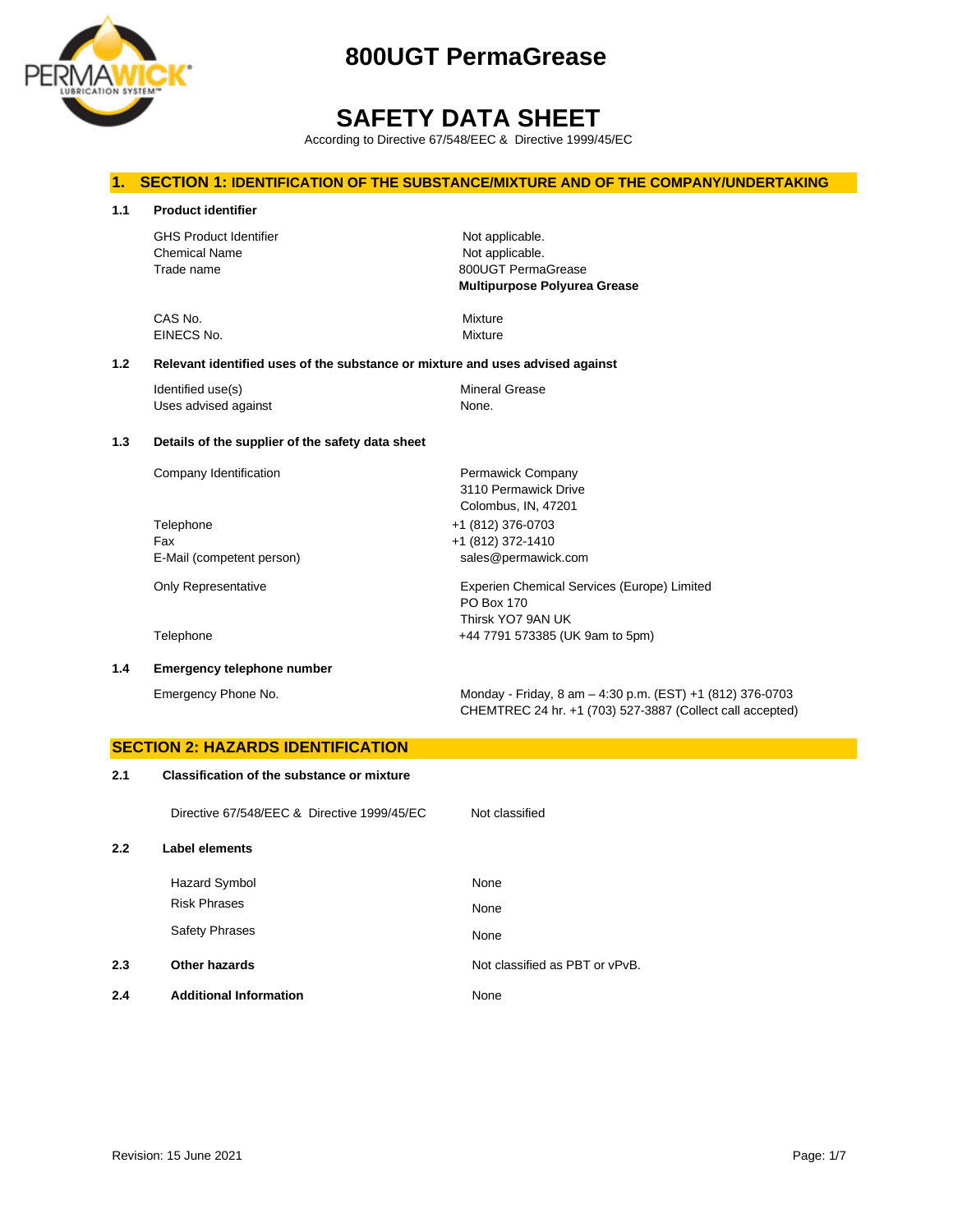

## **SECTION 3: COMPOSITION/INFORMATION ON INGREDIENTS**

### **3.2 Mixtures**

| <b>Hazardous</b><br>ingredient(s)                               | $%$ W/W   | CAS No.         | <b>REACH</b><br><b>Registration No.</b> | <b>Classification According</b><br>to Regulation (EC) No<br>1278/2008 (CLP) | <b>Classification</b><br><b>According to</b><br>67/548/EEC |
|-----------------------------------------------------------------|-----------|-----------------|-----------------------------------------|-----------------------------------------------------------------------------|------------------------------------------------------------|
| Distillates (petroleum),<br>solvent-dewaxed heavy<br>paraffinic | $30 - 60$ | 64742-65-0      | Not applicable^                         | Not classified.                                                             | Not classified.                                            |
| Urea                                                            | 10-30     | $57-13-6$       | Not applicable <sup>^</sup>             | Not classified.                                                             | Not classified.                                            |
| <b>PTFE Additive</b>                                            | ≤10%      | $9002 - 84 - 0$ | Not applicable <sup>^</sup>             | Not classified.                                                             | Not classified.                                            |

Other Substances in the product which may present a health or environmental hazard, or which have been assigned occupational exposure limits, are detailed below.: None

\* Contains less than 3% DMSO extractable as measured by IP 346 method. Notes H and L apply.

^ Not yet subject to registration or is exempt.

### **3.3 Additional Information**

For full text of R phrases see section 16.

## **SECTION 4: FIRST AID MEASURES**



#### **4.1 Description of first aid measures**

|     | Inhalation                                                                    | Unlikely to be required but if necessary treat<br>symptomatically.                         |
|-----|-------------------------------------------------------------------------------|--------------------------------------------------------------------------------------------|
|     | <b>Skin Contact</b>                                                           | Wash affected skin with soap and water.                                                    |
|     | Eye Contact                                                                   | Eyes should be washed with plenty of water. If symptoms<br>occur obtain medical attention. |
|     | Ingestion                                                                     | Unlikely to be required but if necessary treat<br>symptomatically.                         |
| 4.2 | Most important symptoms and effects, both<br>acute and delayed                | None                                                                                       |
| 4.3 | Indication of any immediate medical attention<br>and special treatment needed | None                                                                                       |

## **SECTION 5: FIRE-FIGHTING MEASURES**

| 5.1 | <b>Extinguishing media</b>                               |                                                                      |  |  |  |
|-----|----------------------------------------------------------|----------------------------------------------------------------------|--|--|--|
|     | -Suitable Extinguishing Media                            | Extinguish with waterspray, dry chemical, sand or carbon<br>dioxide. |  |  |  |
|     | -Unsuitable Extinguishing Media                          | None anticipated.                                                    |  |  |  |
| 5.2 | Special hazards arising from the substance or<br>mixture | This product may give rise to hazardous fumes in a fire.             |  |  |  |
| 5.3 | <b>Advice for fire-fighters</b>                          | A self contained breathing apparatus and suitable protective         |  |  |  |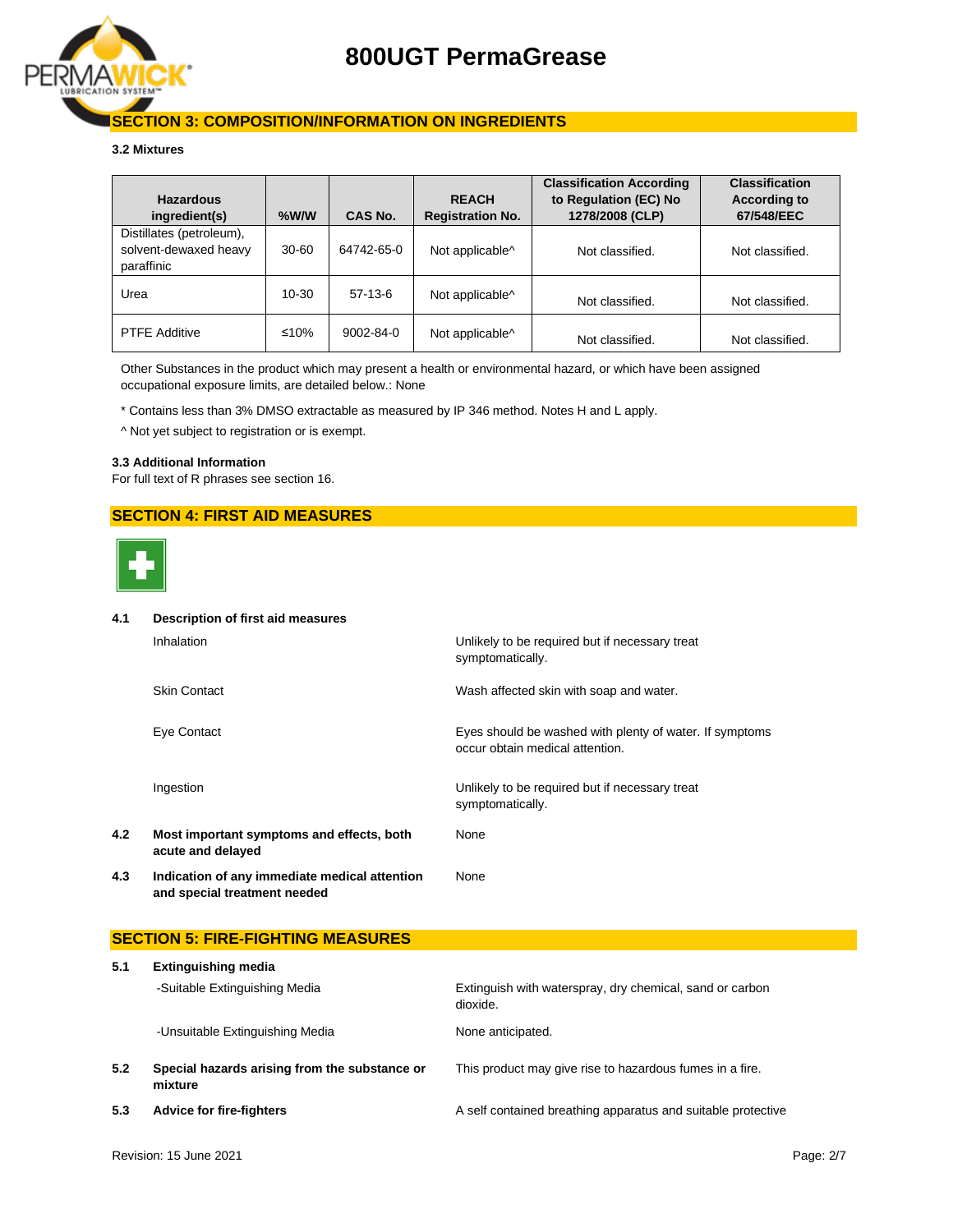

clothing should be worn in fire conditions.

| <b>SECTION 6: ACCIDENTAL RELEASE MEASURES</b> |                                                                        |                                                                                                                                                    |  |
|-----------------------------------------------|------------------------------------------------------------------------|----------------------------------------------------------------------------------------------------------------------------------------------------|--|
| 6.1                                           | Personal precautions, protective equipment<br>and emergency procedures | Not normally required                                                                                                                              |  |
| 6.2                                           | <b>Environmental precautions</b>                                       | Use appropriate container to avoid environmental<br>contamination.                                                                                 |  |
| 6.3                                           | Methods and material for containment and<br>cleaning up                | Contain and cover spilled substance with dry sand or earth<br>or other suitable dry material. Transfer to a container for<br>disposal or recovery. |  |
| 6.4                                           | <b>Reference to other sections</b>                                     | None                                                                                                                                               |  |
| 6.5                                           | <b>Additional Information</b>                                          | None                                                                                                                                               |  |
|                                               | <b>SECTION 7: HANDLING AND STORAGE</b>                                 |                                                                                                                                                    |  |
| 7.1                                           | <b>Precautions for safe handling</b>                                   | None                                                                                                                                               |  |
| 7.2                                           | Conditions for safe storage, including any incompatibilities           |                                                                                                                                                    |  |
|                                               | -Storage Temperature<br>-Incompatible materials                        | Store at room temperature.<br>Strong oxidising agents.                                                                                             |  |
| 7.3                                           | Specific end use(s)                                                    | Lubricating agent                                                                                                                                  |  |

## **SECTION 8: EXPOSURE CONTROLS/PERSONAL PROTECTION**

## **8.1 Control parameters**

**8.1.1 Occupational exposure limits**

| <b>SUBSTANCE.</b>                                                          | CAS No.    | LTEL (8 hr TWA<br>ppm)                        | LTEL (8 hr<br>TWA mg/m <sup>3</sup> )                                                                                                                                                                                                                                                                                                                                                                                                                                                  | <b>STEL</b><br>(ppm) | <b>STEL</b><br>(mq/m <sup>3</sup> ) | Note: |
|----------------------------------------------------------------------------|------------|-----------------------------------------------|----------------------------------------------------------------------------------------------------------------------------------------------------------------------------------------------------------------------------------------------------------------------------------------------------------------------------------------------------------------------------------------------------------------------------------------------------------------------------------------|----------------------|-------------------------------------|-------|
| <b>Distillates</b><br>(petroleum), solvent-<br>dewaxed heavy<br>paraffinic | 64742-65-0 | $5 \,\mathrm{mg/m^3}$ 8 hours<br>(inhalation) | $\begin{array}{cccccccccc} \multicolumn{2}{c}{} & \multicolumn{2}{c}{} & \multicolumn{2}{c}{} & \multicolumn{2}{c}{} & \multicolumn{2}{c}{} & \multicolumn{2}{c}{} & \multicolumn{2}{c}{} & \multicolumn{2}{c}{} & \multicolumn{2}{c}{} & \multicolumn{2}{c}{} & \multicolumn{2}{c}{} & \multicolumn{2}{c}{} & \multicolumn{2}{c}{} & \multicolumn{2}{c}{} & \multicolumn{2}{c}{} & \multicolumn{2}{c}{} & \multicolumn{2}{c}{} & \multicolumn{2}{c}{} & \multicolumn{2}{c}{} & \mult$ | ----                 | ----                                |       |
| Urea                                                                       | $57-13-6$  | $5 \text{ mg/m}^3$                            | $\frac{1}{2}$                                                                                                                                                                                                                                                                                                                                                                                                                                                                          | $- - - -$            | $\frac{1}{2}$                       |       |

| <b>Biological limit value</b>            |  |         |                               |       |
|------------------------------------------|--|---------|-------------------------------|-------|
| Limit value type                         |  |         |                               |       |
| (country of origin)<br><b>SUBSTANCE.</b> |  | CAS No. | <b>Biological limit value</b> | Note: |
| None known<br>$- - - -$                  |  | ----    | $- - - -$                     | ----  |
| 8.1.2<br>Recommended monitoring method   |  |         | None                          |       |

**8.2 Exposure controls**

8.2.1 **Appropriate engineering controls** Not normally required.

**8.2.2 Personal protection equipment**

Eye/face protection Safety spectacles.



Skin protection (Hand protection/ Other) Not normally required.

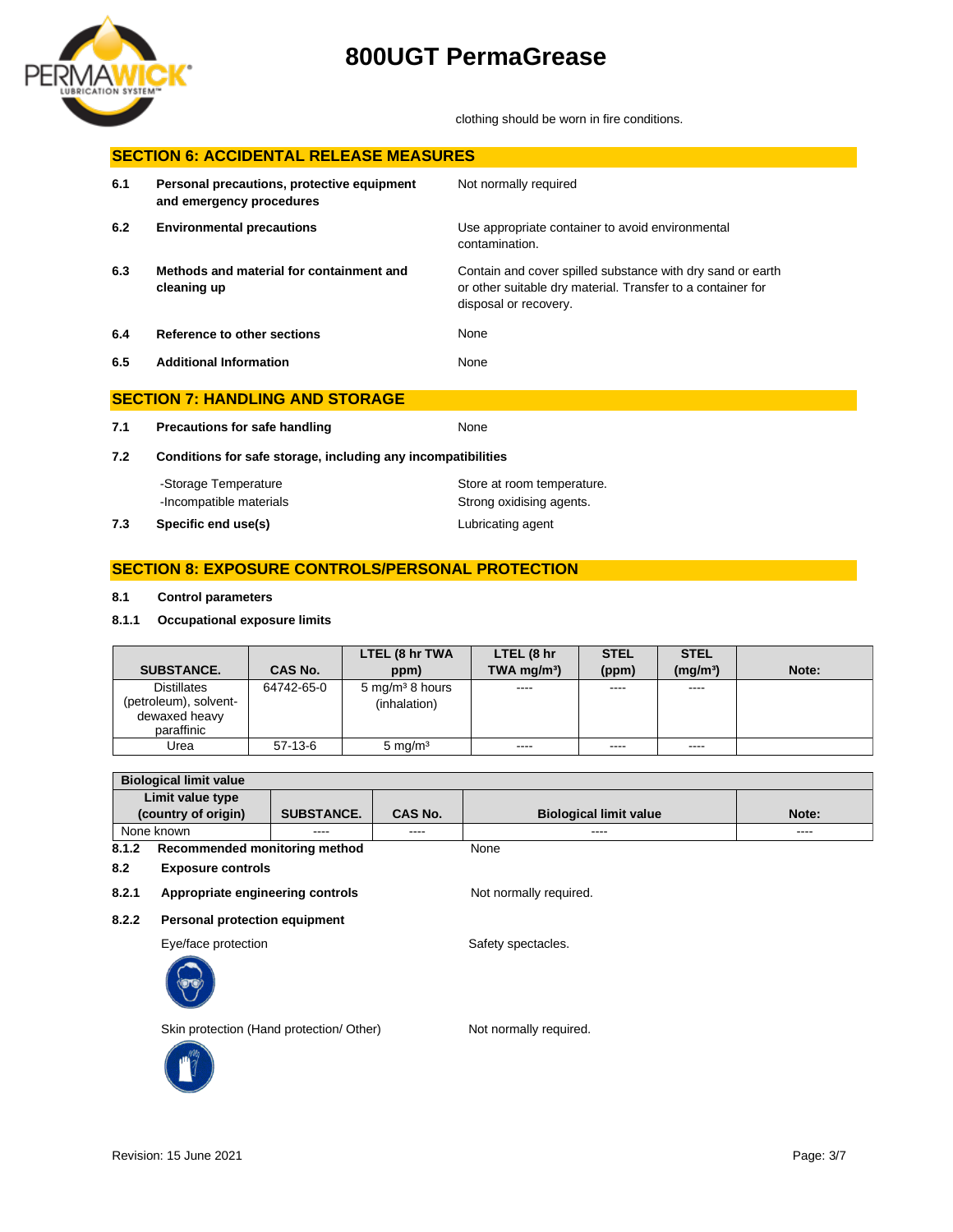

Thermal hazards **Not normally required.** 

8.2.3 **Environmental Exposure Controls** Not normally required.

## **SECTION 9: PHYSICAL AND CHEMICAL PROPERTIES**

**9.1 Information on basic physical and chemical properties**

Appearance Translucent Grease Translucent Grease Colour. **Blue Green** Odour **Fuel oil-like.** Odour threshold (ppm) Not available pH (Value)<br>
Mot available<br>
Melting point (°C) / Freezing point (°C)<br>
Mot available Melting point (°C) / Freezing point (°C) Boiling point/boiling range (°C):  $> = 207$ Flash point (°C) <br>
Evaporation rate entre a la contracte de la contracte de la contracte de la contracte de la contracte de la c<br>
Not available Evaporation rate Flammability (solid, gas) Not available Explosive limit ranges Not available Vapour pressure (Pascal) Not available Not available Vapour density (Air=1) Not available Density  $(g/ml)$ ,  $20^{\circ}$ C 0.89 Solubility (Water) Negligible. Solubility (Other)<br>
Partition coefficient (n-Octanol/water)<br>
Not available Partition coefficient (n-Octanol/water) Auto ignition point (°C) and the contract of the Not available Not available Decomposition temperature (°C) Not available Grease Consistency Base Oil Viscosity (40°C) Explosive properties **Notifiable 2018** Not explosive. Oxidising properties **Not oxidising.** Not oxidising.

NLGI #2-3 170

# **9.2 Other information Not available. Not available.**

## **SECTION 10: STABILITY AND REACTIVITY**

| 10.1 | Reactivity                              | Stable under normal conditions. |
|------|-----------------------------------------|---------------------------------|
|      | 10.2 Chemical stability                 | Stable.                         |
|      | 10.3 Possibility of hazardous reactions | None anticipated.               |
|      | 10.4 Conditions to avoid                | None                            |
|      | 10.5 Incompatible materials             | Oxidizers                       |
|      | 10.6 Hazardous Decomposition Product(s) | Carbon monoxide, Carbon dioxide |

## **SECTION 11: TOXICOLOGICAL INFORMATION**

- **11.1 Information on toxicological effects**
- **11.1.1 Substances**

Not applicable

### **11.1.2 Mixtures**

| Acute toxicity         | Not available. |
|------------------------|----------------|
| Irritation             | Not available. |
| Corrosivity            | Not available. |
| Sensitisation          | Not available. |
| Repeated dose toxicity | Not available. |
| Carcinogenicity        | Not available. |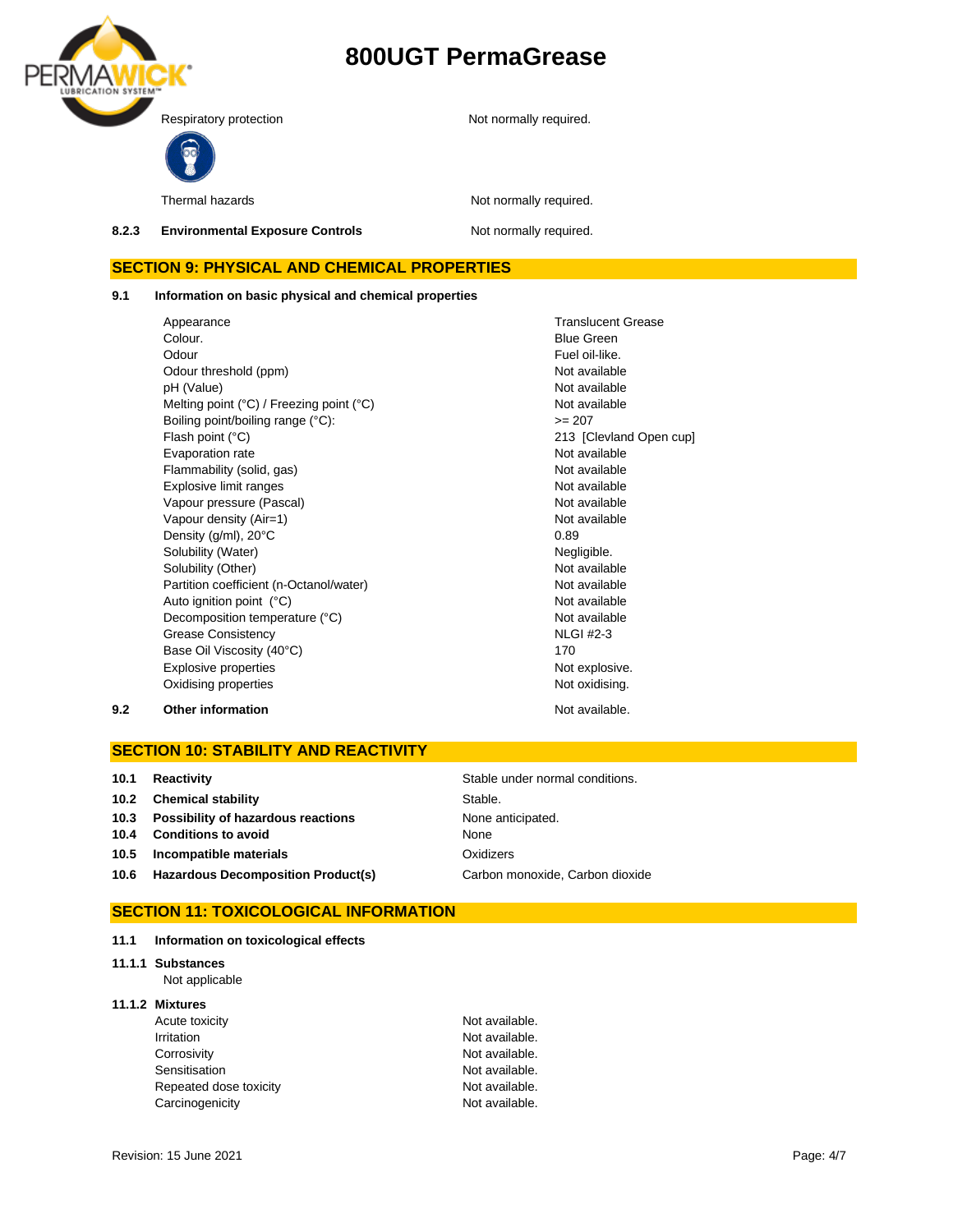

Toxicity for reproduction Toxicity for reproduction

#### **11.1.3 Substances in preparations / mixtures**

Distillates (petroleum), solvent-dewaxed heavy paraffinic (CAS No. 64742-65-0)

| <b>Acute toxicity</b>            |                                          |
|----------------------------------|------------------------------------------|
| -Ingestion                       | $LD50 > 5000$ mg/kg (rat)                |
| -Inhalation                      | $LC50 = 2.18$ mg/l (4 hour(s)) (rat)     |
| -Dermal                          | $LD50 > 2000$ mg/kg (rabbit)             |
| -Irritation                      | Non-irritant.                            |
| <b>Sensitisation</b>             | It is not a skin sensitiser.             |
| <b>Repeated dose toxicity</b>    | Oral NOAEL $<$ 125 mg/kg (rat)           |
|                                  | Inhalation NOAEL > 980 mg/m <sup>3</sup> |
|                                  | Dermal NOAEL = $1000$ mg/kg (rabbit)     |
| <b>Mutagenicity</b>              | Negative                                 |
| Carcinogencity                   | Negative                                 |
| Urea (Cas 57-13-6)               |                                          |
| Acute                            |                                          |
| Oral                             |                                          |
| <b>LD50</b>                      | Rat 8471 mg/Kg                           |
| 11.2<br><b>Other information</b> | None known.                              |
|                                  |                                          |

### **SECTION 12: ECOLOGICAL INFORMATION**

### **12.1 Toxicity -**

**Substances in preparations / mixtures**

Distillates (petroleum), solvent-dewaxed heavy paraffinic (CAS No. 64742-465-0)

|      | <b>Acute toxicity</b>                     | Fish NOEL $> 100$ mg/l (96 hour) (P. promelas)<br>Aquatic invertebrates: NOEL > 10,000 mg/l (96 hour) (G.<br>pulex)                                                   |
|------|-------------------------------------------|-----------------------------------------------------------------------------------------------------------------------------------------------------------------------|
|      | Long Term                                 | Algae NOEL > 100 mg/l (72 hour) ( <i>P. subcapitata</i> )<br>Aquatic invertebrates: $NOEL = 10$ mg/l (21 days) (D. magna)<br>Microorganisms NOEL > 2.17 mg/l (4 days) |
|      | Urea(Cas 57-13-6)                         |                                                                                                                                                                       |
|      | <b>Aquatic</b>                            | EC50 Water fira 9Daphnia mana 3910mg/l. 48 hrs                                                                                                                        |
|      | Crutacea                                  | LC50 Giant gourami (Colisa Fasciata) 5mg/l, 96 hrs                                                                                                                    |
|      | <b>Fish</b>                               |                                                                                                                                                                       |
| 12.2 | Persistence and degradability             | There is evidence of degredation in soil and water.                                                                                                                   |
| 12.3 | <b>Bioaccumulative potential</b>          | The substance has low potential for bioaccumulation.                                                                                                                  |
| 12.4 | <b>Mobility in soil</b>                   | The product has low mobility in soil.                                                                                                                                 |
| 12.5 | <b>Results of PBT and vPvB assessment</b> | Not classified as PBT or vPvB.                                                                                                                                        |
| 12.6 | Other adverse effects                     | None known.                                                                                                                                                           |

|                                          | <b>SECTION 13: DISPOSAL CONSIDERATIONS</b> |                                                                                                                                                                      |  |  |  |
|------------------------------------------|--------------------------------------------|----------------------------------------------------------------------------------------------------------------------------------------------------------------------|--|--|--|
| 13.1                                     | Waste treatment methods                    | Disposal should be in accordance with local, state or<br>national legislation. Consult an accredited waste disposal<br>contractor or the local authority for advice. |  |  |  |
| 13.2                                     | <b>Additional Information</b>              | None known.                                                                                                                                                          |  |  |  |
| <b>SECTION 14: TRANSPORT INFORMATION</b> |                                            |                                                                                                                                                                      |  |  |  |

**14.1 Land transport (ADR/RID)** Not classified as dangerous for transport. UN number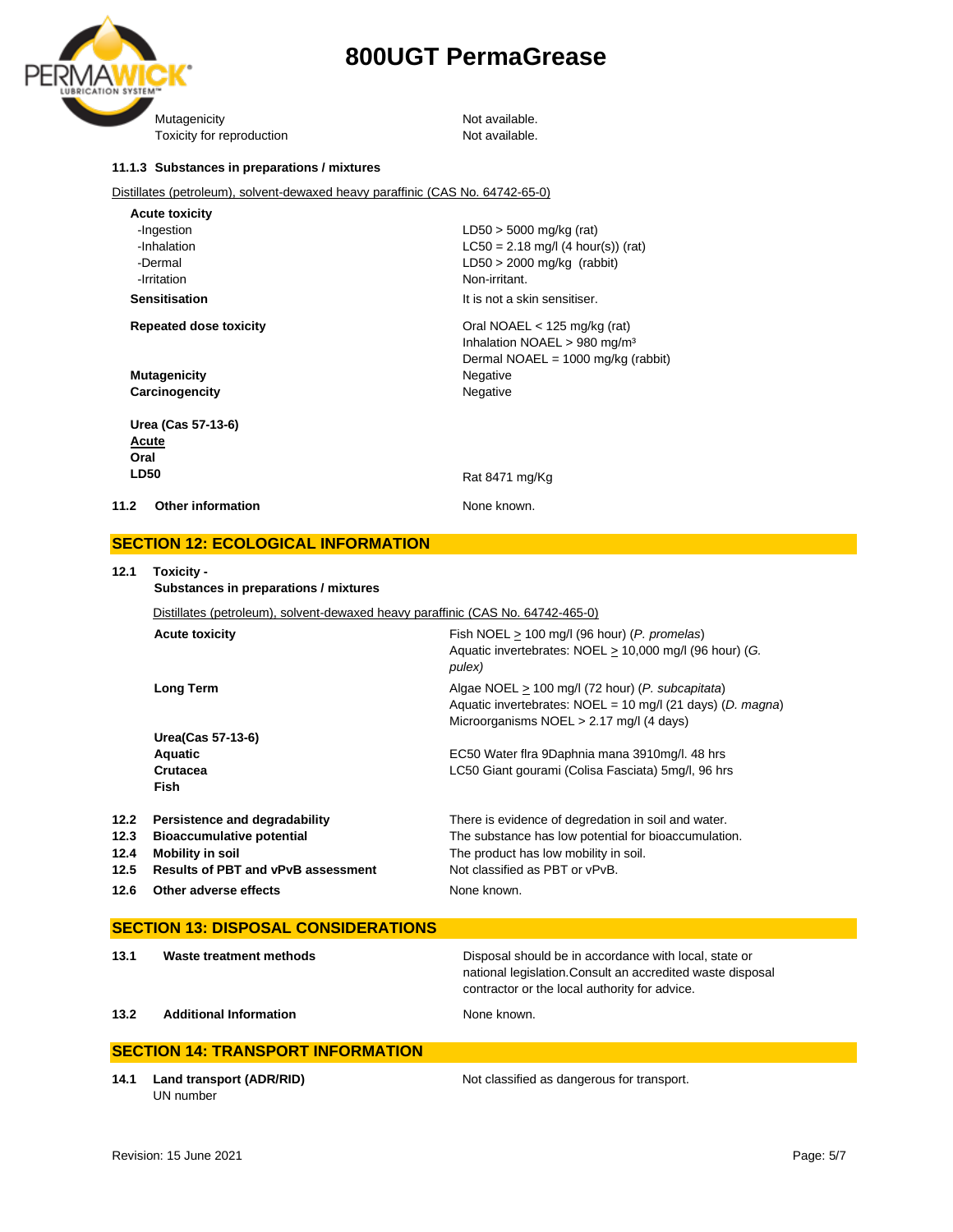



Proper Shipping Name Transport hazard class(es) Packing Group Hazard label(s) Environmental hazards Special precautions for user

### **14.2 Sea transport (IMDG)** Not classified as dangerous for transport.

UN number Proper Shipping Name Transport hazard class(es) Packing Group Marine Pollutant Special precautions for user

#### **14.3 Air transport (ICAO/IATA)** Not classified as dangerous for transport.

UN number Proper Shipping Name Transport hazard class(es) Packing Group Environmental hazards Special precautions for user

**14.4 Transport in bulk according to Annex II of MARPOL73/78 and the IBC Code**

Not applicable.

# **SECTION 15: REGULATORY INFORMATION 15.1 Safety, health and environmental regulations/legislation specific for the substance or mixture: 15.1.1 EU regulations Listed** Regulation (EC) 2037/2000 - Dangerous to the ozone layer. No. Regulation (EC) 850/2004 - Persistent Organic Pollutants No. Regulation (EC) 689/2008 - Export/Import of Dangerous Chemicals No. Regulation (EC) 1907/2006 - REACH Authorisations and/or restrictions on use No.

#### **15.1.2 National regulations** Not established.

**15.2 Chemical Safety Assessment 15.2 Chemical Safety Assessment** 

### **SECTION 16: OTHER INFORMATION**

**Classification of the substance or mixture** According to Regulation (EC) No. 1272/2008 (CLP).: Not classified **Label elements** GHS Product Identifier None Hazard pictogram(s) None Signal word(s) None Hazard statement(s) None Precautionary statement(s) None Additional Information **None** None

**The following sections contain revisions or new statements:** 1-16. **Risk Phrases and Safety Phrases:** Not applicable

**Training advice:** None. **Additional Information:** None.